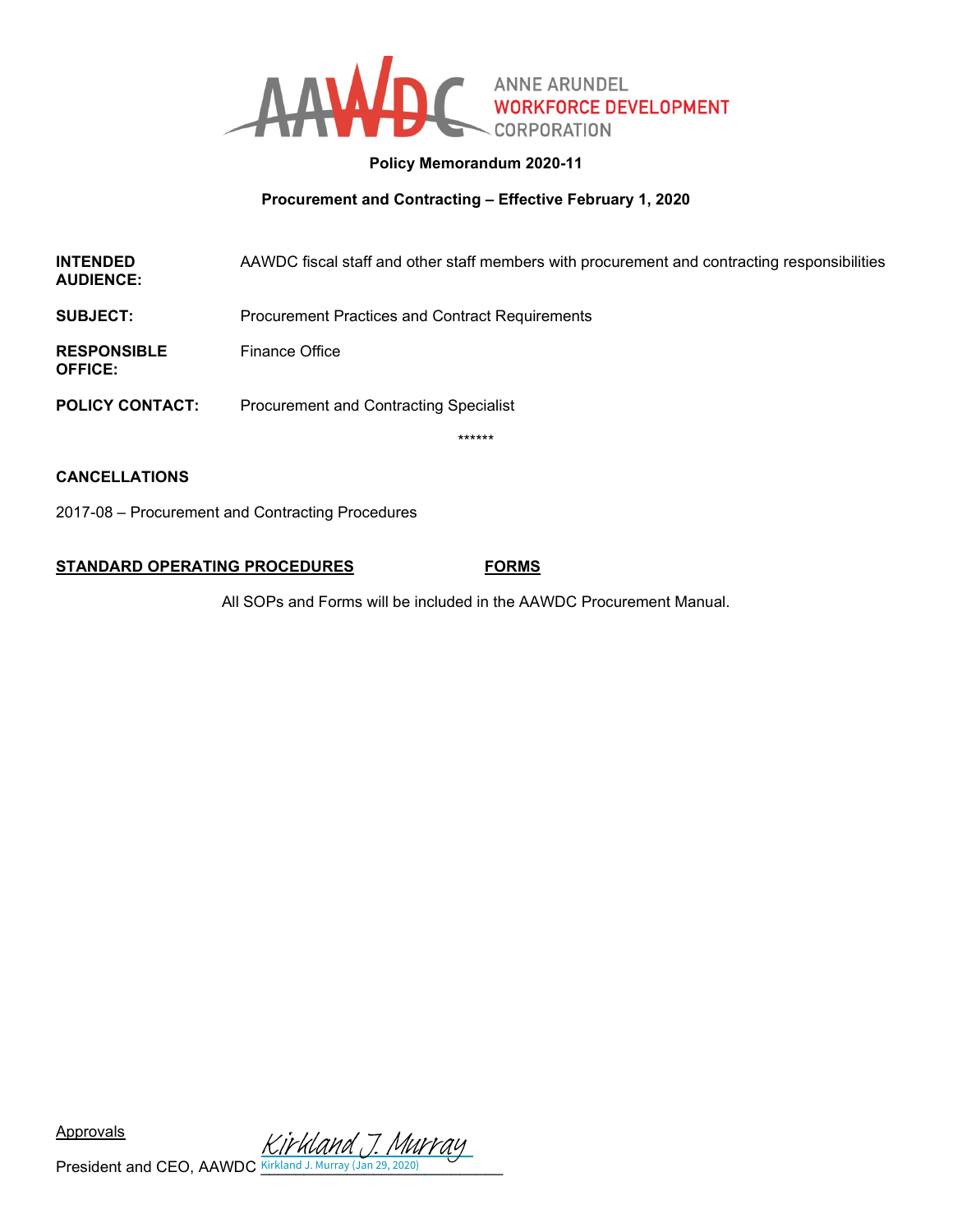### *Introduction*

Anne Arundel Workforce Development Corporation (AAWDC) serves as a fiduciary for workforce development funds. These funds include grants from federal, state and local government entities, as well as charitable foundations and other private entities. As such, AAWDC has a responsibility to ensure grant funds (and frequently by extension taxpayer money) is spent in the best interest of the program and consistent with the grantor's mission. That creates a requirement for fair, frugal, astute, and discerning judgement in selecting vendors, contractors and sub-grantees. This policy was created to balance the need to procure effective, high-quality goods and services with best-value efficiency and specifically published goals of the grantor, such as Buy-American, Minority Business Enterprise (MBE), and local preferences.

#### *Policy Statement*

The procurement of services, including WIOA Title I services and training, and all purchases of fixed assets and supplies acquired shall comply with this policy and all applicable local, state, and federal statutes. This policy will control all purchases to appropriately utilize available funding in the local workforce development area. This policy also requires that purchasing is in accordance with any respective funding stream. All procurements will be subject to requirements of the Uniform Guidance found at 2 CFR 200, unless the grant specifically requires the use of more restrictive rules. In such case, specific guidance will be provided by the Office of Compliance and the Office of Finance.

# *Procurement under the Uniform Guidance*

#### Cost Reimbursement

Procurement transactions must be conducted on a cost-reimbursement basis, unless other specified in the grant documentation covering the procurement. In all cases, transactions between the Local Board and units of state or local government must be conducted on a cost-reimbursement basis.

#### General Procurement Standards

AAWDC will use documented procurement procedures that reflect State and local laws, so long as those laws also conform the Uniform Guidance found at 2 CFR 200.317 to 326.

AAWDC will maintain oversight to ensure that contractors perform in accordance with the terms, conditions, and specifications of their contracts or purchase orders.

AAWDC's *Conflict of Interest* policy governs the actions of employees and board members engaged in the selection, award and administration of contracts. No employee, officer, or agent may participate in the selection, award or administration of a contract supported by a Federal, state or local award if he/she has a real, percieved, or potential conflict of interst. Conflicts must be disclosed in writing when known in advance or announced to the voting body. The conflicted party must excuse themselves from any further discussion and cannot vote on the matter in question. Violations of the conflict of interest policy are subject to disciplinary action as defined the *AAWDC Employee Handbook* and the *Conflict of Interest* policy.

In keeping with the priniciples of good stewardship and cooperation, AAWDC seeks to avoid the acquisition of unnecessary or duplicative items. Where possible, AAWDC will promote the use of common or shared goods and services by entering into cost-shared agreements with other agencies or units of government. The use of Federal, state, or local excess and surplus property in lieu of purchasing new equipment and property is encouraged (but not required) when such acquistion is in the best interest of AAWDC. When possible, AAWDC will take positive steps to ensure that minority businesses, women-owned, and labor surplus firms are used.

AAWDC will award contracts only to responsible contractors possessing the ability to perform successfully under terms and conditions of a proposed procurement. Consideration will be given to such matters as:

- Contractor integrity;
- Contractor's ability to comply with and knowledge of public policy;
- Record of past performance; and/or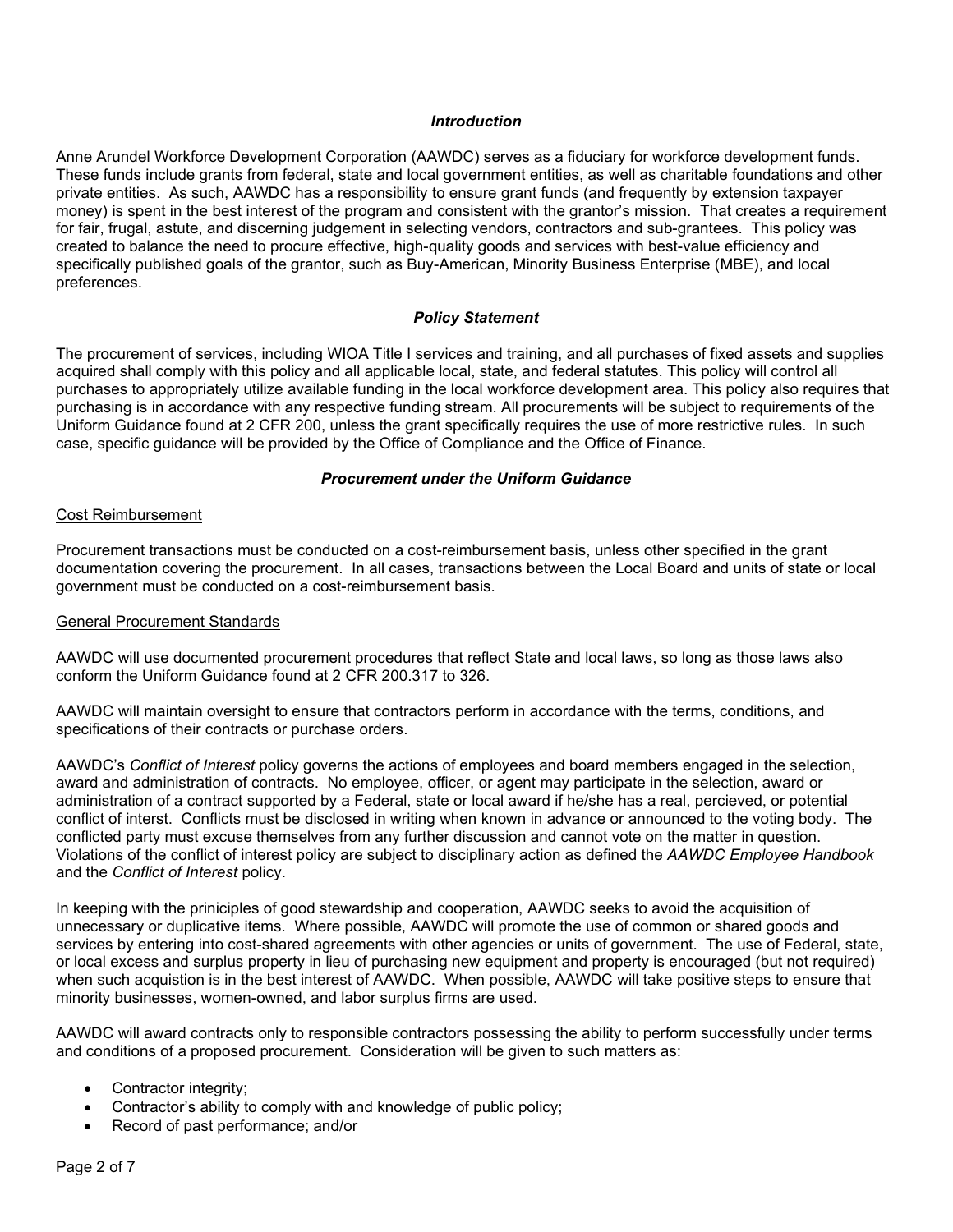• Sufficient financial and technical resources to complete the project.

AAWDC will maintain records sufficient to detail the history of procurment. These records will include, but are not limited to:

- Rationale for the method of procurement;
- Selection of contract type;
- Basis for acceptance or rejection of contractor bid/proposal; and
- Basis for the contract price.

AAWDC will be responsible for the settlement of all contractual and administrative issues arising out of procurement, to include:

- Evaluation of source;
- Protests:
- Disputes; and
- Claims

# **Competition**

All procurement transactions must comply with the competition requirements of 2 CFR 200.319. This means that all procurements must be conducted in a manner that ensures a full and open competition. Any contractors that assist in the drafting or development of any portion of the procurement, including specifications, requirements, statements of work, or requests for quotes or proposals, are excluded from competing for such procurements.

The following situations must be avoided and will void a procurement:

- Unreasonably restrict requirements on contractors to qualify them to do business, require unnecessary experience, and/or requiring excessive insurance/bonding (i.e. cherry picking);
- Noncompetitive pricing practices between contractors or between affiliated companies (i.e., price fixing);
- Use of retainer contracts for consultants (unless they are competitively sourced);
- Organizational conflicts of interest;
- Specifying "brand name" product when a product of equal performance or similar requirements is available;
- Use of geographic preferences in the evaluation of proposals (even if such preferences are statutorily imposed by a state or local governmental entity) unless applicable Federal statutes expressly mandate or encourage such preference; and/or
- Any other arbitrary action in the procurement process.

AAWDC will do its best to ensure that all prequalified lists of persons, firms, or products which are used in acquiring goods and services are current and include enough qualified sources to ensure maximum competition. Potential bidders may qualify during the solicitation period, so long as the bidder is fully qualified by the completion of the procurement process.

### Methods of Procurements

The Uniform Guidance provides four methods of procurements based upon aggregate cost and other principles.

- *Micro-purchases* A micro-purchase is the procurement of supplies or services whose aggreate cost does not exceed \$10,000. Micro-purchases do not require the solicitation of competitive proposals as long as AAWDC considers the cost to be reasonable. To the extent practicable, AAWDC will distribute micro-purchases equitably among qualified suppliers.
- *Small Purchases* Small purchases are those relatively simple and informal procurements for services, supplies, or other property that do not exceed the Simplied Acquisition Threshold (currently \$250,000 in aggregate cost). Small purchases requires the use of price or rate quotations from an adequate number of qualified sources.
- *Competitve Proposals* Competitive proposals are normally conducted when cost is **not** the overriding consideration. While required for any aggregate purchase exceeding \$250,000, AAWDC may also utilize the competitive proposal method in situations where such a proposal is determined to be advantageous to the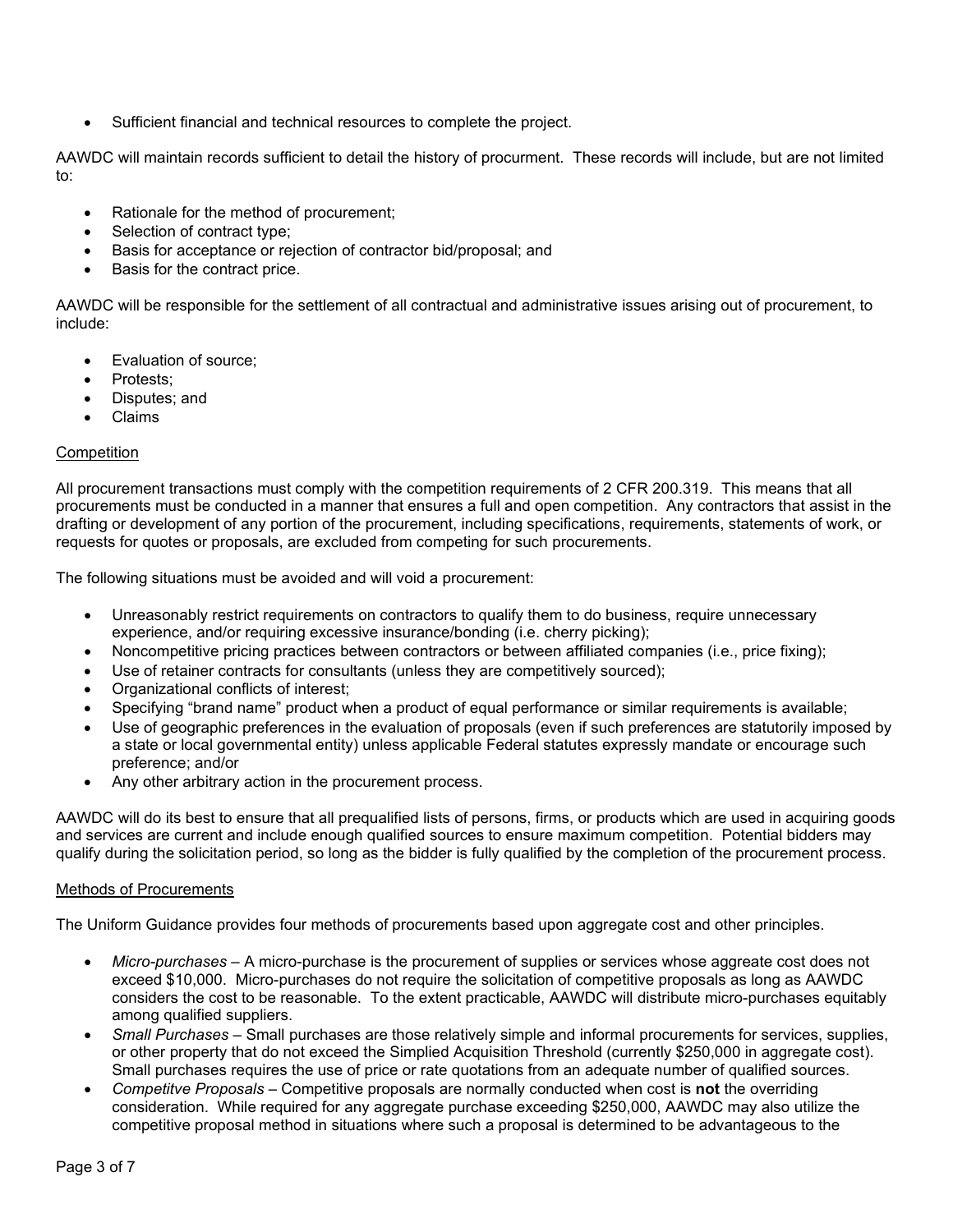organization. Subawards must be solicited using either competitive proposals or sealed bids (as discussed below). Competitive proposals are guided by the following requirements:

- $\circ$  Requests for Proposals (RFPs) must be publicized as widely as possible, including in a local paper of record and the AAWDC website. Any response to publicized requests must be considered to the maximum extent practical;
- $\circ$  Proposals must be solicited from an adequate number of qualified sources;
- o AAWDC will follow its written method for conducting technical evaluations of the proposals received and for selecting recipients; and
- $\circ$  Contracts will be awarded to the responsible contractor whose proposal is most advantageous to AAWDC, with price and other factors considered.
- *Sealed Bids* Sealed bids are used when price is the overriding consideration. Sealed bids are publicly solicited and a fixed price contract is awarded to the responible bidder whose conforming bid is the lowest in cost. Sealed bids are guided are preferred in construction procurement, but may be utilized elsewhere under the following conditions:
	- $\circ$  A complete, adequate, and realistic specification or purchase description is available;
	- $\circ$  Two or more bidders are willing and able to compete effectively for the business; and
	- $\circ$  The procurement lends itself to a firm fixed price contract and the selection of the bidder can be made principally on price.

Sealed bid competitions must follow the guidelines below:

- $\circ$  Bids must be solicited from an adequate number of known suppliers, providing sufficient response time prior to the date set for opening the bids. Invitations to bid should be publicized as widely as possible;
- $\circ$  The invitation for bids must define the items or services in order for the bidder to respond properly;
- $\circ$  All bids will be opened at the time and place prescribed in the invitation for bids and must be opened publicly;
- $\circ$  A firm fixed price contract will be awarded to the lowest responsive and responsible bidder. If discounts or other costs are included in the bid, use of such costs to determine lowest cost will only occur if AAWDC determines that such discount or cost is likely to happen; and
- o Any or all bids may be rejected if there is a sound documented reason.

Under certain narrowly defined circumstances, AAWDC may utilize sole source procurement. The circumstances are as follows:

- The item being procured is only available from a single source; or
- The public exigency or emergency for the requirement will not permit a delay resulting from competitive solicitation; or
- The Federal awarding agency or pass-through entity expressly authorizes sole-sourcing in response to a written request; or
- After solicitation of a number of sources, competition is determined inadequate.

### *Appeals*

AAWDC reserves the right to accept or reject any or all proposals or bids in whole or in part for any reason if it is determined to be in the best interests of the organization. Any intersted party may protest or appeal the decision of the organization. Appeals must be in writing, signed by an authorized official or agent of the party, and must be sent to:

Complaints Resolution Office of Compliance 1131 Benfield Blvd., Ste. N Millersville, MD 21108 [complaints@aawdc.org](mailto:complaints@aawdc.org)

Appeals must be filed within 7 days of formal notice of contract award. The appeal must include the following information:

- Name and contact information for the protesting party
- Identification of the procurement
- Statement of specific reasons for protest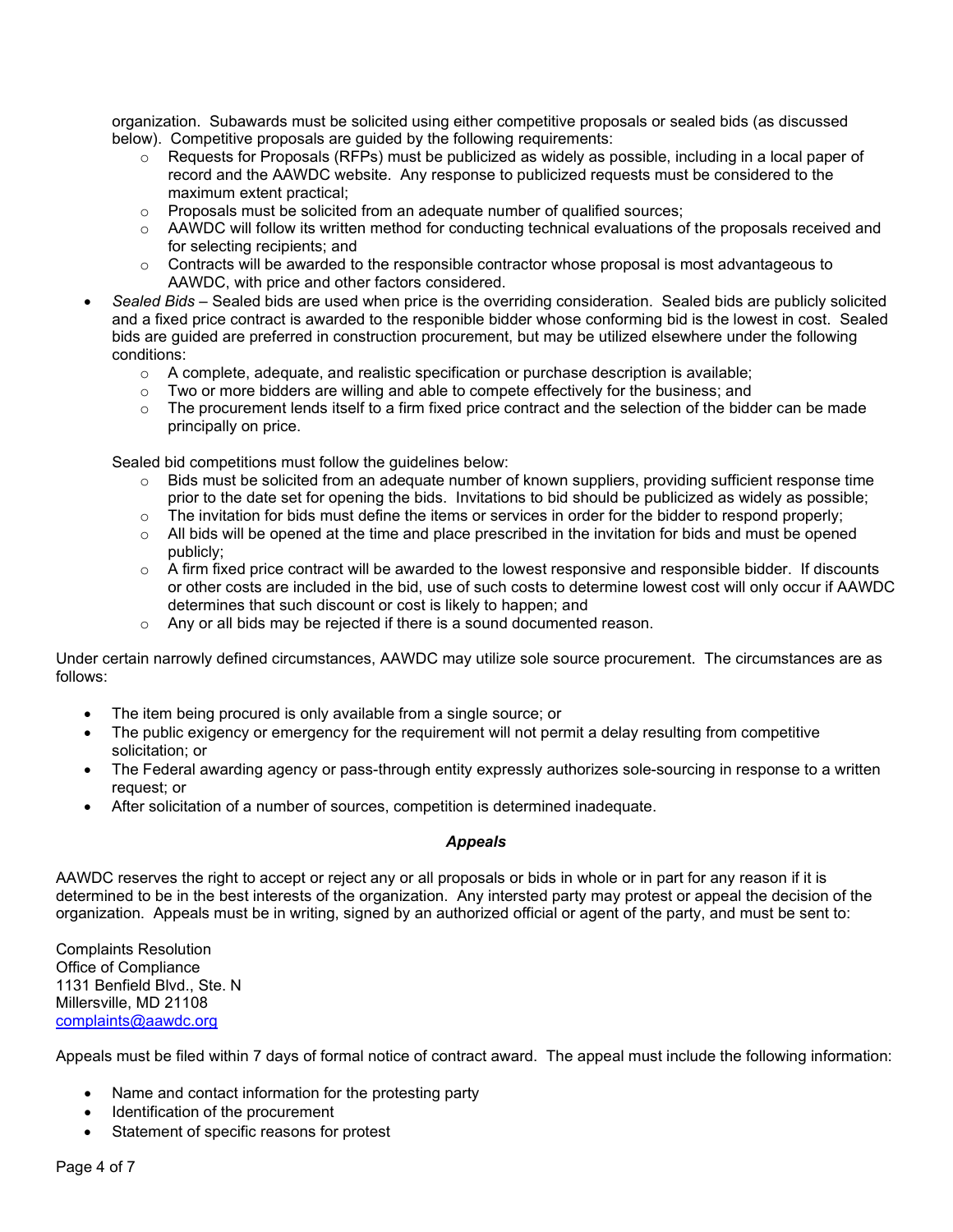• Supporting documentation

A decision on the appeal shall be made in writing by the cognizant Vice President (for contracts of \$25,000 or less) or the President and CEO (for all other contracts). This decision shall be final.

# *Contracts and Contracting Authority*

# Actions Taken Prior to Contracting

Prior to finalizing a contract, AAWDC will do the following:

- 1. AAWDC will perform a cost or price analysis in connection with every procurement conducted as a competitive proposal or sealed bid, including contract modifications. The method and degree of analysis is dependent on the facts surrounding the particular procurement. When possible, AAWDC will make an independent estimate before receiving bids or proposals.
- 2. Where applicable, AAWDC will negotiate profit as a separate element of the price for each contract in which there is no price competition and in all cases where cost analysis is performed. To establish a fair and reasonable profit, consideration shall be given to the complexity of the work, the risk borne by the contractor, the contractor's investment, and industry profit margins in the surrounding geographical area for similar work.
- 3. Costs or prices based on estimates are allowable only to the extent that such costs would be allowable under Subpart E of the Uniform Guidance.
- 4. Cost plus percentage methods of contracting are not allowable.

A pre-procurement review may be made by the awarding agency. Should such a review by requested, AAWDC will make available technical specifications and procurement documents.

### Suspension and Debarment

Non-federal entities and contractors are subject to the non-procurement debarment and suspension regulations implementing Executive Orders 12549 and 12689, 2 CFR part 180. These regulations restrict awards, subawards, and contracts with certain parties that are debarred, suspended, or otherwise excluded from or inelilgible for participation in federal asistance programs or activities.

Agents must ensure that all contractors are in good standing with the State of Maryland (or their state of incorporation, for non-Maryland entities) and check the System for Award Management to ensure that AAWDC is able to award federal funds to contractors.

### Contract Term

As AAWDC subsists primarily on government grant funding, it is often imprudent for contracts to extend beyond a single fiscal year. However, AAWDC must also be a good steward of the funds entrusted to it and recognizes that there is value in longer term agreements. These agreements typically provide better pricing and more convenient terms for AAWDC. Therefore, when prudent, AAWDC should negotiate contracts for three-year terms, including all extensions and option years.

### Contract Provisions

All AAWDC contracts must contain the appropriate provisions described in Appendix II to Part 200. Those provisions are summarized in the table below:

|                                              | <b>Contracts greater</b><br>than \$2000 | <b>Contracts greater</b><br>than \$10,000 | <b>Contracts greater</b><br>than \$100,000 | <b>Contracts over the</b><br><b>Simplified</b><br><b>Acquisition</b><br><b>Threshold</b> |
|----------------------------------------------|-----------------------------------------|-------------------------------------------|--------------------------------------------|------------------------------------------------------------------------------------------|
| <b>EEO Clause (41 CFR</b><br><b>Part 60)</b> |                                         |                                           |                                            |                                                                                          |
| <b>Davis-Bacon Act</b>                       |                                         |                                           |                                            |                                                                                          |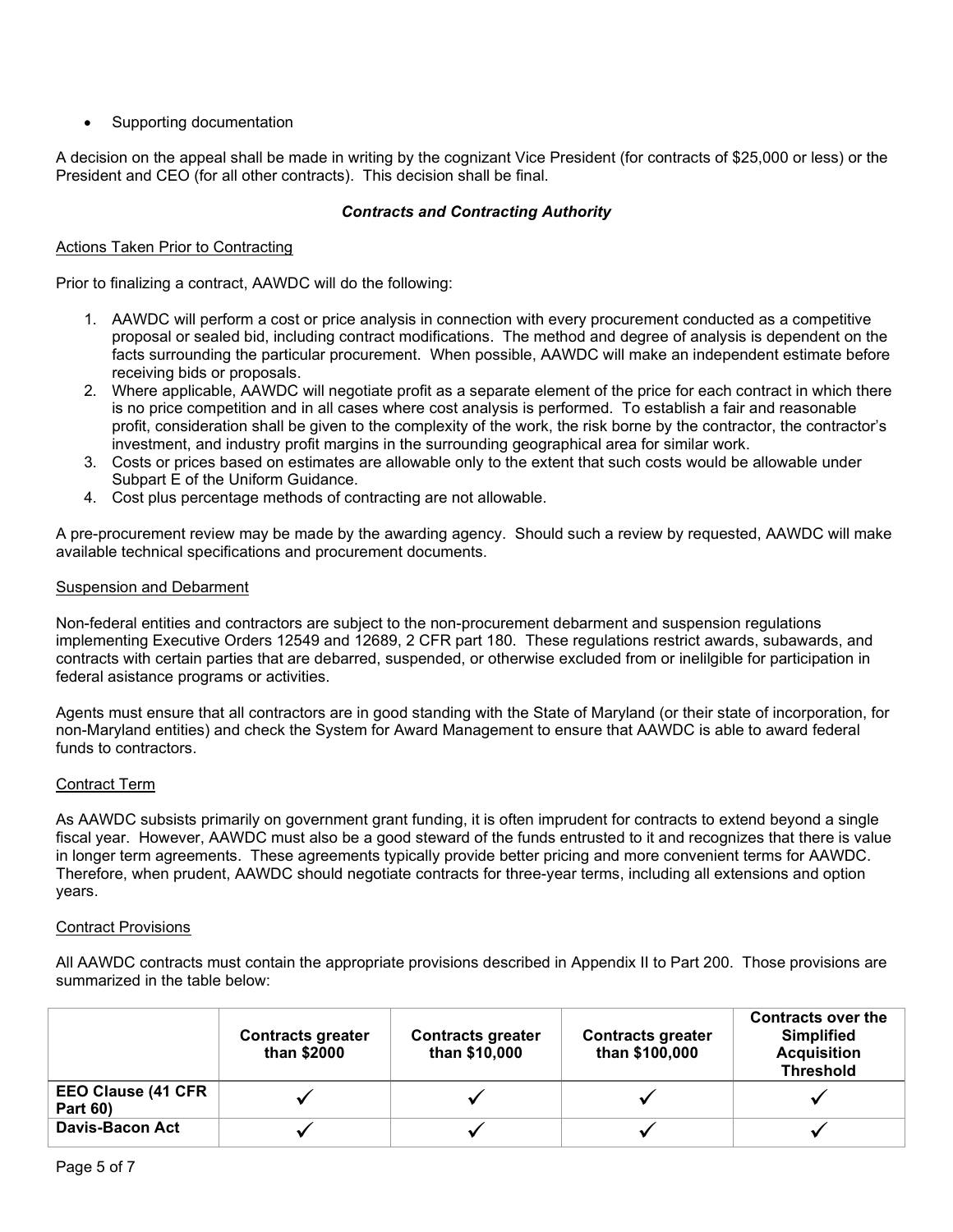| <b>Debarment and</b><br><b>Suspension</b>                                 |  |  |
|---------------------------------------------------------------------------|--|--|
| <b>Byrd Anti-Lobbying</b><br>Act                                          |  |  |
| <b>Termination for</b><br><b>Cause/Convenience</b>                        |  |  |
| <b>Contract Work</b><br><b>Hours/Safety</b><br><b>Standards Act</b>       |  |  |
| <b>Rights to Inventions</b><br>(non-profits and<br>small business only)   |  |  |
| Clean Air Act/<br><b>Federal Water</b><br><b>Pollution Control</b><br>Act |  |  |
| <b>Solid Waste</b><br><b>Disposal Act</b>                                 |  |  |

# Types of Contracts

AAWDC shall utilize the contract or agreement type that is most appropriate to the procurement. In all cases, such agreements must be legally sufficient and properly formulated as those terms are defined here:

- *Legal sufficiency* A contract is legally sufficient if the contracting parties have legal capacity to enter into such an agreement. Additionally, the contract must contain all material terms, be for a legal purpose (i.e., is an allowable cost), is in writing, is conscionable (i.e, is not patently unfair to either party), and has definitive terms.
- *Properly formulated* A contract that is legible, logically formatted, written in plain English, tailored to the engagement, and anticipates and allocates forseeable risks is considered properly formulated.3

### Subrecipient and Contractor Determinations

AAWDC will make a case-by-case determination whether each agreement it makes for the disbursement of grant funds casts the receiving party in the role of a subrecipient or a contractor.

In determining whether an agreement makes a non-Federal entity a contractor or a subrecipient, the substance of the relationship is the deciding factor. AAWDC will use reasonable judgment in classifying each agreement as a subaward or a contract. Documentation of the determination will be kept with the contract file.

In compliance with 2 CFR 200.330, AAWDC will classify providers of Workforce Innovation and Opportunity Act (WIOA) Title I services as subrecipients. Additionally, under WIOA Section 121, the one-stop operator shall be a subrecipient.

### Authority to Contract

AAWDC authorizes agents to make purchases and encumber funds on its behalf to ensure that the organization can provide services with little to no interruption. Agency is authorized as follows:

- *Individual Training Account (ITA), Work-and-Learn (WAL), and On-the-Job (OJT) Contracts* will be signed by the appropriate Program Manager.
- *Cohort Training Contracts and Other Participant-Based Contracts* will be signed by the appropriate Vice President.
- *For all other contracts and purchase orders under \$5,000* will be signed by the appropriate Manager.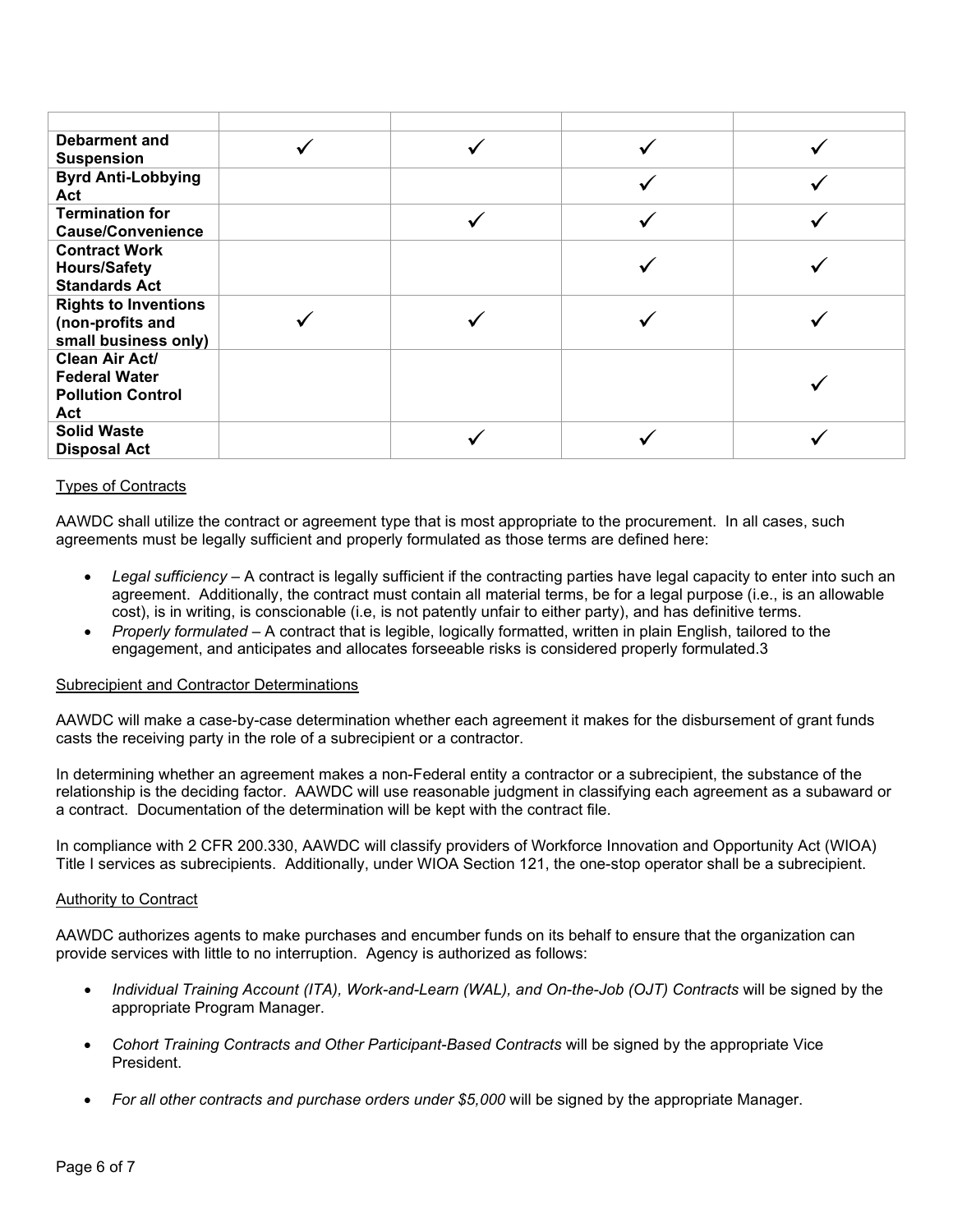- *For all other contracts and purchase orders over \$5,000* must first by obligated by the President and CEO who may authorize the appropiate employee to sign on behalf of AAWDC.
- The AAWDC Corporate Board of Directors must approve all contracts over \$250,000 for signature by the President and CEO. Approval of contracts shall be included in the minutes of the meeting at which the contract is approved and must be approved at a properly posted meeting in compliance with the Open Meetings Act. There may also be certain contracts which require the approval of the Local Workforce Development Board. Those contracts shall be approved in a like manner.

# *Revision History*

| Policv Number | Date of Revision | Sianificant Change                   |
|---------------|------------------|--------------------------------------|
| 2017-08       | 6/29/2017        | To implement the requirements of the |
|               |                  | Uniform Guidance (2 CFR 200)         |